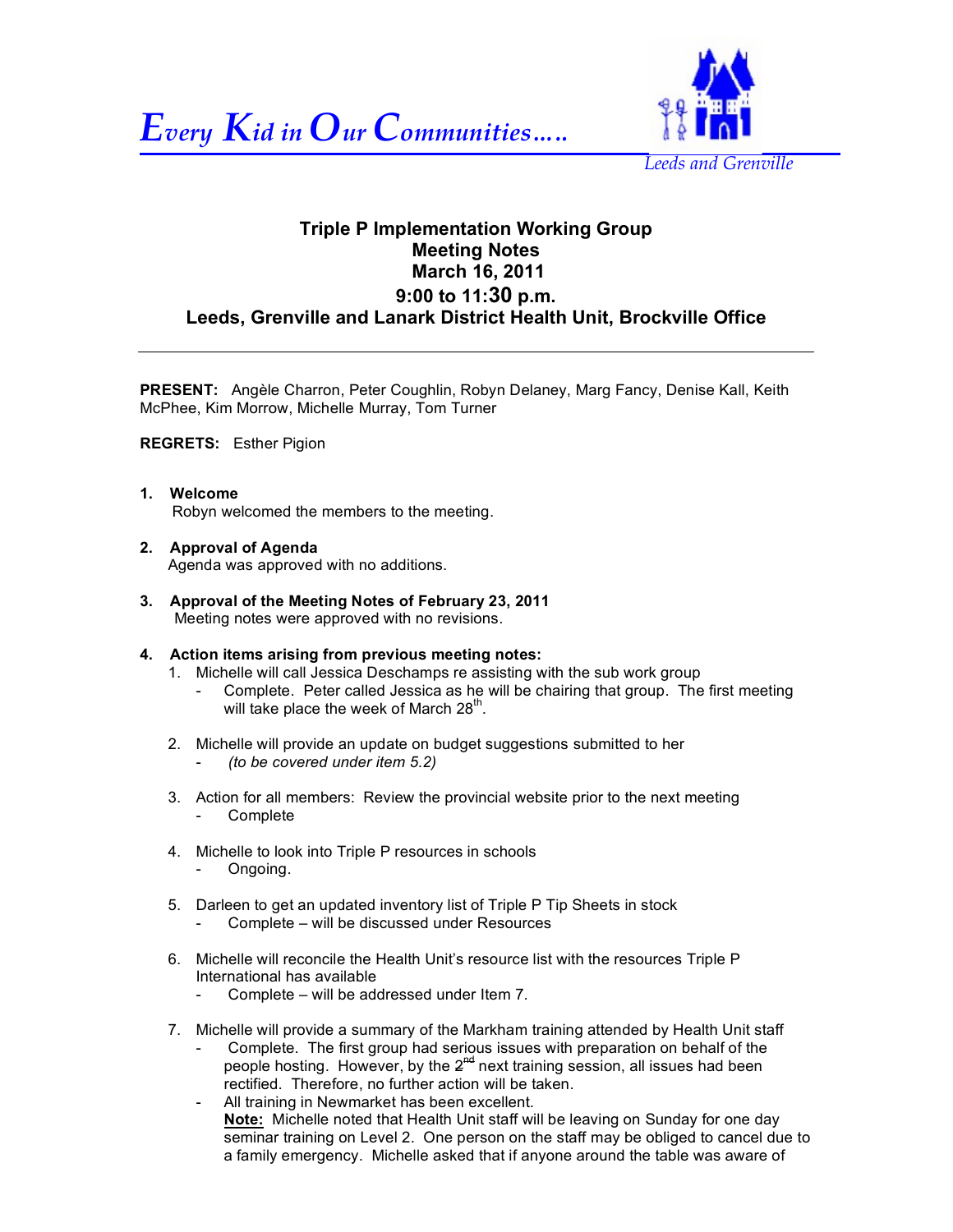



someone in their agency that would be interested in attending on last minute notice to let her know.

- 8. Michelle will ask Triple P for the prerequisites for training
	- Michelle has not approached Triple P for this, as all the information is listed in the 2010 Provider Training Course Manual. Keith suggested that this manual be posted on their website, to provide a quick access for agencies to refer to when they are considering training their staff. The information would be very beneficial for our practitioners as well. If TPI has concerns regarding confidential sections (costs), these could be removed before posting. Costs were discussed. Keith stated that the initial understanding was that standard costs across Ontario would be established by a Collaboration Coalition. He believes we should start lobbying for this.

# **ACTION: Michelle to ask TPI if the manual could be posted on their website. ACTION: Michelle to also ask about equitable costs.**

It was noted that once the upcoming training costs are all tallied, we will be better able to determine if it is more feasible to hold training locally or to send participants away. Keith stated we have to keep sustainability in the back of our minds. In the past TPI sent trainers out for 1-2 weeks and divided the travel costs for getting them to Canada among all people supporting the training. He suggested sending a letter to Debbie Easton, through our Chair, on behalf of the Leeds and Grenville Triple P Implementation Working Group regarding equitable training costs.

**ACTION: Robyn will work with Michelle to draft a letter and bring it to the next meeting.**

# **5. Business resulting from previous meetings – Michelle**

5.1 Report – Knowledge Exchange Session (attachment) – Michelle This knowledge exchange session was regarding implementing Levels 4 and 5 in Ontario. Sixty-nine agencies participated in the on-line survey. Following are some of the results:

Preimplementation: 96% were open to Triple P

- 49% were ready
- 57% were resistant.
- 33-100% adhered to the session checklist. The average was 86%

General discussion ensued, with the following points noted:

- Overall findings were helpful.
- We have gained experience.
- We have a better understanding of who should be trained in the future.
- Some agencies have more people trained than can be used on a daily basis.
- Concern raised that past training is becoming redundant as it was not used.
- We need to have a community understanding around the meaning of Triple P, i.e. a comprehensive approach to parenting.
- Improvement is necessary on the minimum levels of training to help staff understand Triple P.
- We need to know what is available, where to hold group training. Many agencies are looking for locations on their own. This working group could assist in finding space.
- 5.2 Budget Michelle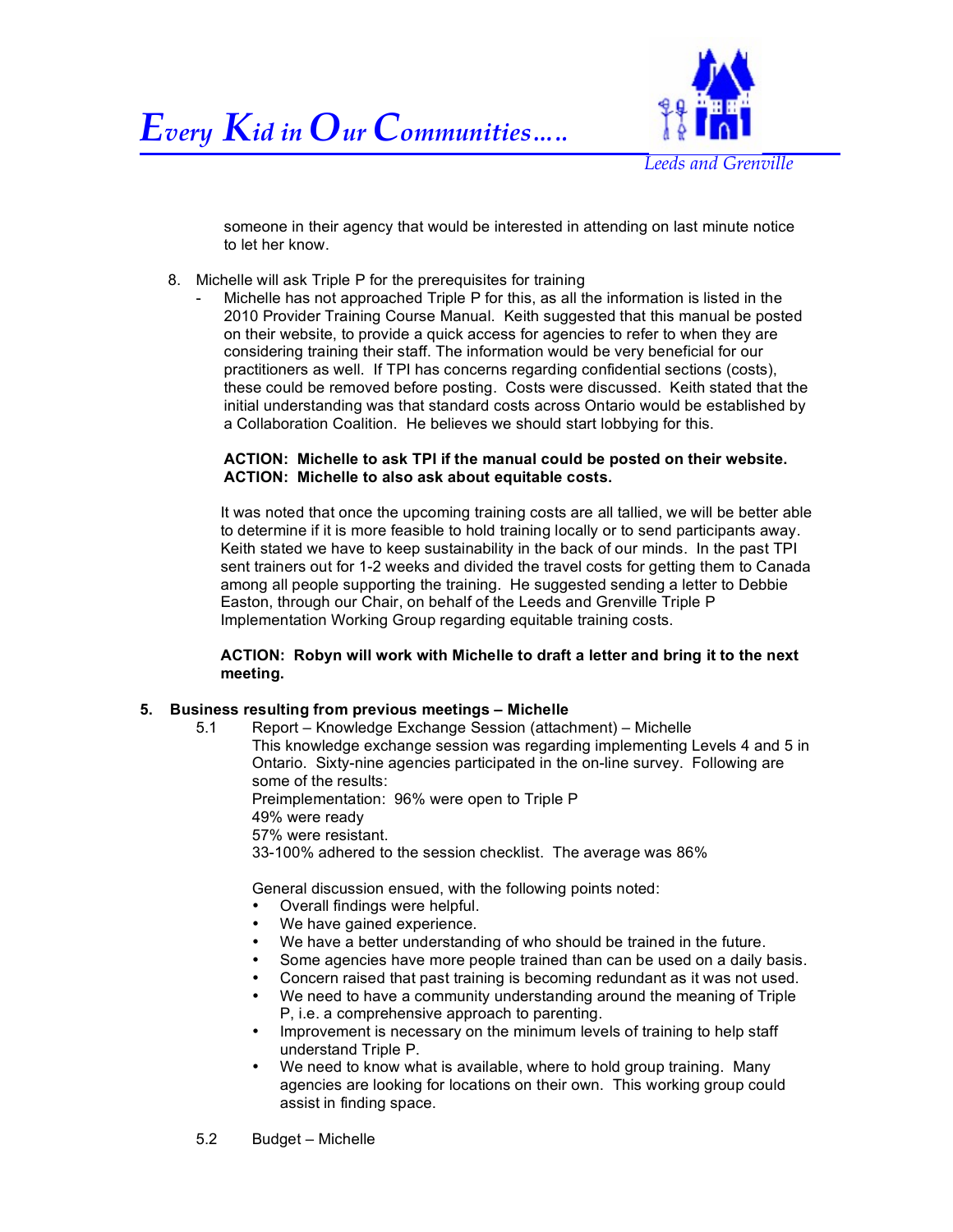



*Leeds and Grenville*

Michelle reviewed the MCYS budget which has been submitted to Morley for approval. She also brought the committee up to date on the work that has been accomplished so far on the Triple P budget. The Community Capacity Funds line is based on our needs, the numbers that she acquired from Julie London and Peter's request, and the 15% requirement for the HCF grant. Although the HCF grant is not yet approved, Michelle is very hopeful. If we cannot support our calculations, we will explore other avenues. Perhaps other partners, high schools, etc. could assist.

Tom had a question about the dollars calculated for transportation: are they for clients or staff? Michelle replied that this calculation represented the cost for clients to attend sessions. The group discussed the issue of transportation and asking parents, who are financially able, to make a contribution. It is felt that families need to be somewhat accountable. If unable, it would be possible for the Triple P Implementation Working Group to pay the balance of the cost for transportation. Robyn suggested we create guidelines around this issue. Tom suggested we have a slush fund for this purpose. We must be cautious, so that the public does not expect a level of transportation service that can't be sustained.

# **ACTION: Robyn to draft guidelines for using the transportation funding and bring to the next meeting.**

Peter asked for a breakdown of the advertising budget. Michelle responded that it will be utilized for a Level 1 media campaign. Materials will come from the provincial committee. The \$10,000 resource line will purchase resources, DVD's, workbooks and tip sheets.

Tom asked if Morley and the regional office could have access to our budget, as it is proof we have a strategy and he feels it could be an eye opener for them. Michelle felt we could certainly share the in-kind number. Keith suggested we bring this budget back to the lead table once numbers are finalized.

# 5.3 Update – HCF grant proposal – Michelle

Michelle circulated a copy of the proposal, which took a tremendous amount of time. There were several revisions made, due to questions/requests from Susan Hreljac. The proposal will eventually be posted on the EKIOC website. This will be a good resource for other agencies wanting to submit proposals. Keith would like to pull out the research piece and post it on our website for future applications.

*Point of Interest:* The Health Unit is considering a research project to look at the effectiveness of providing Triple P in HBHC Home Visiting. This project is supported by our MOH. Denise completed a research proposal for this as part of her master's degree. Denise will travel to Toronto on April 5<sup>th</sup> to present this as one possible research project that could receive funding from the Ontario Agency for Health Protection and Promotion. There are many communities where health units are not involved with Triple P.

5.4 Tip Sheets – Michelle As the terms "Tip Sheets" and Parent Tip Sheets" listed on the Triple P website are confusing, Michelle reiterated Angèle's message from our last meeting and explained the difference: if someone is a trained Triple P provider, doing an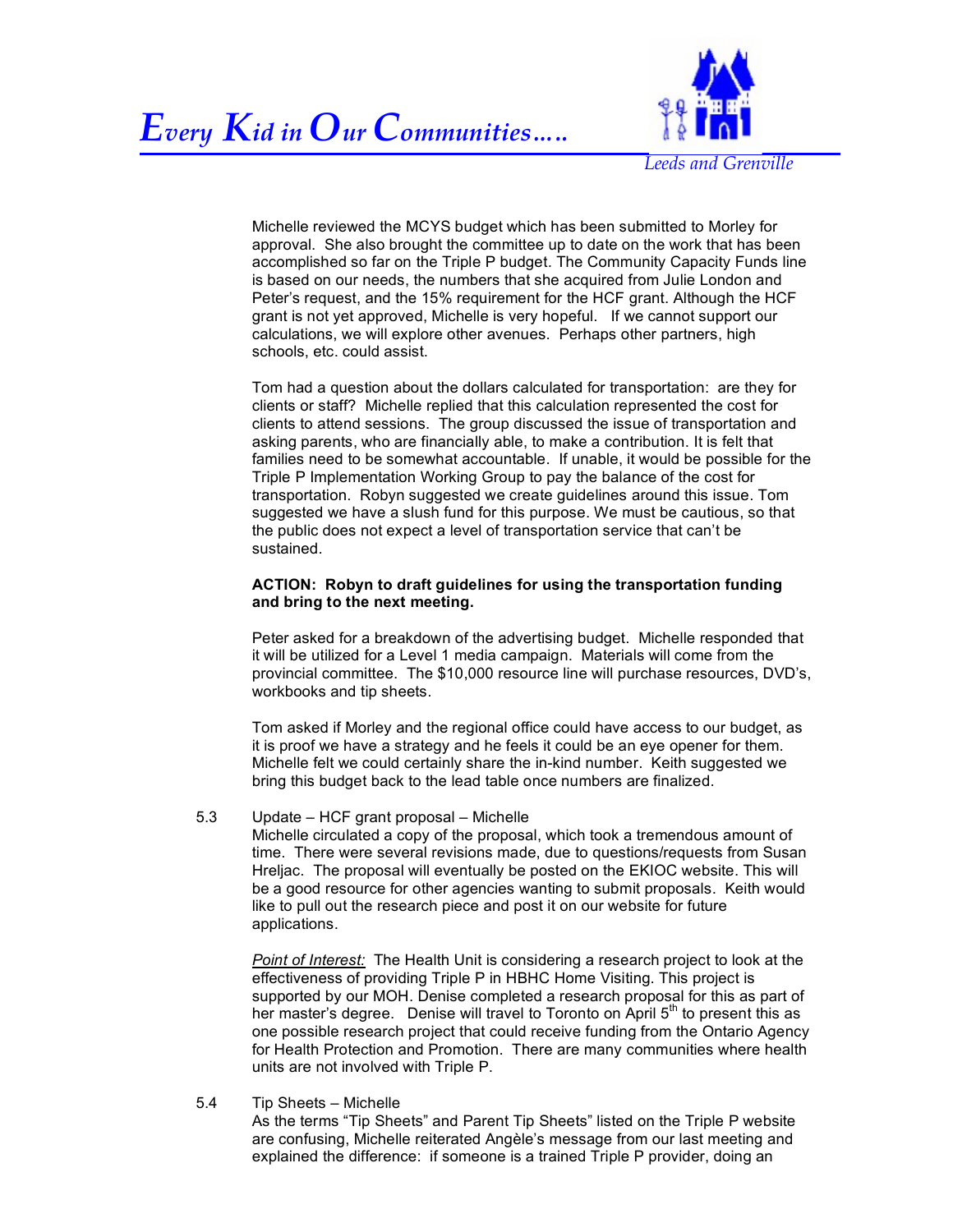

*Leeds and Grenville*

intervention, the Tip Sheets are to be used. If this person is not a trained Triple P provider, or simply wants to provide information, the Parent Tip Sheets are to be used (these can be accessed on the website). We need clarification on how to use them. Also, the font size is too small. Angèle noted that according to the website, it appears the titles are changing, making it confusing for parents. She also added that from her prospective (OEYC) most parents who have read the Tip Sheets feel that is unnecessary to attend the group session.

**ACTION: Denise will bring this issue forward at the next provincial website meeting in a couple of weeks.**

# **ACTION: Michelle will explain and show the difference between the two terms at the Triple P Practitioner's Day.**

5.5 School Council Meetings – Michelle

Michelle explained that one of the requirements for the HCF grant was to demonstrate that we have a way to reach our client base. She suggested forming a Community Engagement Committee, comprised of parents. Her thought is to attend school council meetings, give a brief overview of Triple P, emphasize the importance of the role that a parent committee could play and ask for parent volunteers for an advisory group. She would oversee the Community Engagement Committee, who would take Triple P to their schools and into the community and bring back information to the Implementation Working Group.

Michelle asked for volunteers from the Triple P Implementation Working Group to commit to doing school presentations. She brought up *'The Strategic Program Plan for Triple P in Leeds and Grenville'* on the projection screen. This document lists the schools and details on training. Her idea is to target the section of schools highlighted in red before summer 2011, then follow up with the yellow and blue sections at a later date, according to the members' desire to be involved with schools with whom they have already established connections.

The committee discussed the project and the following points were raised:

- We should target the 5 ELP schools first. No further structure is needed for now. We need a flexible schedule for the balance of 2011.
- We will handle the 5 ELP schools first and then we will coordinate seminars for people to present to their parent councils.
- Some of our practitioners would be viable candidates to present to school councils.
- Cautions identified: this is an ambitious project, it's rather late in the school year to begin
- PowerPoint has to be developed so that all presenters will be relaying consistent information
- Suggestion to pilot the recruitment of the parents we want to engage.
- We need to assure that the people who present have a practical understanding of Triple  $P$  – and not limited training.

# **ACTION: Michelle will develop a PowerPoint presentation and bring it to the next meeting.**

**ACTION: Michelle will send out the school list to the members and make a plan for the year regarding school councils.**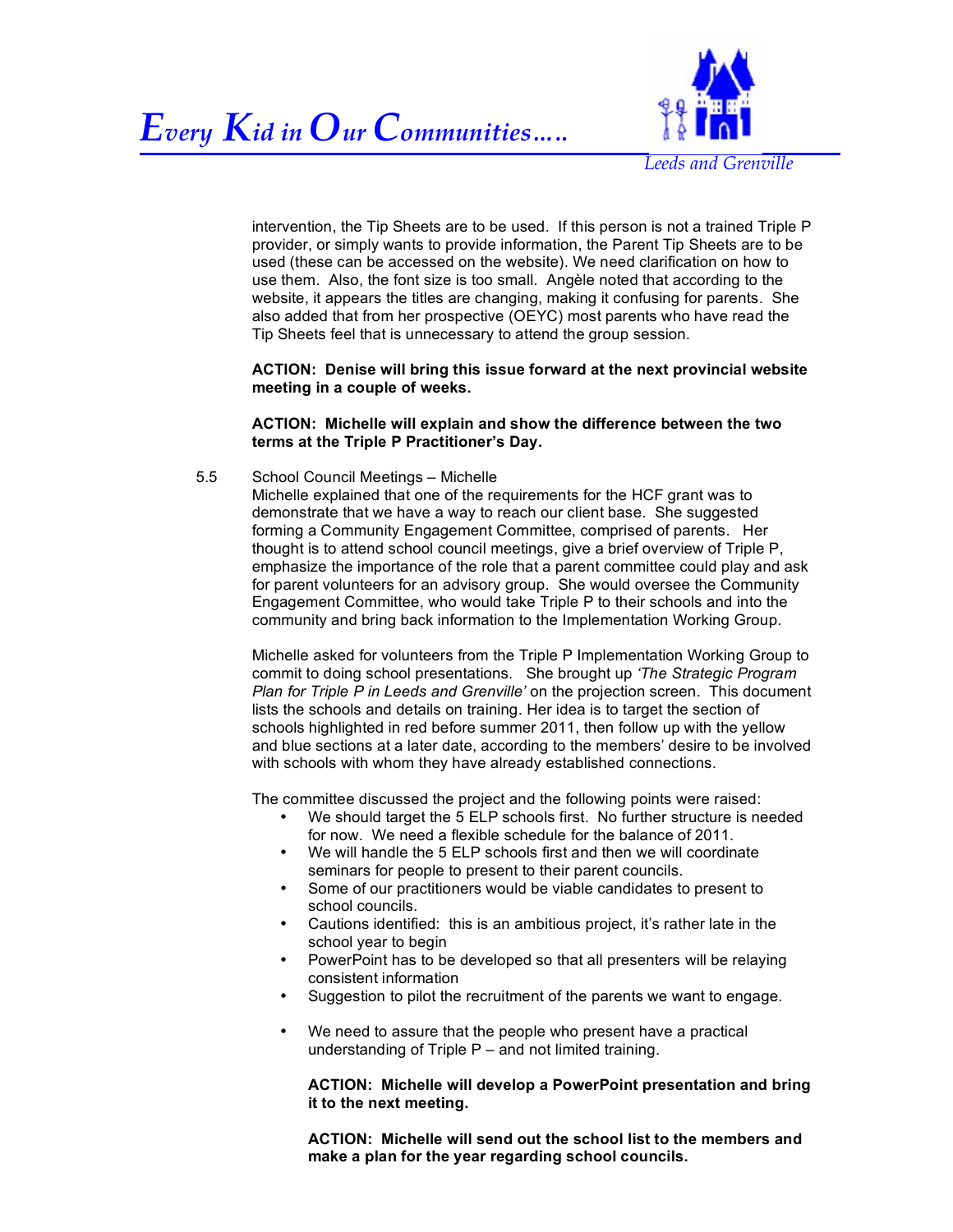

5.6 Update on Data Collection Task Force (TOR) – Michelle The committee reviewed the terms of reference and agreed that this is a workable template. A few revisions were noted.

5.7 End of Year Report/EKIOC presentation – Michelle Due to enormous work involved and the amount of time required for the grant proposal, our year end report is behind. Keith suggested that we do a short presentation to the lead table regarding Triple P. Michelle suggested she do a PowerPoint presentation for this year only, in lieu of a formal written report, to show where we've been, where we are and where we want to go. No other year end report will be completed this year. The committee concurred.

# **ACTION: Michelle will develop a PowerPoint presentation and forward to Keith and Marg to review.**

# **6. Update - Triple P Media Provincial Committee – Denise Kall**

Regarding the website, two rounds of training have taken place for locals to be able to populate their own micropage. Kris Sample, the Health Unit's Webmaster has attended and discussed our micropage with Denise. It will be important to ensure that we have the information we want for our area on the site. The central group will work on other areas of concern. She demonstrated Windsor's page. We will be able to enter our own local agencies' logos on the bottom of our micropage, and Denise suggested we link our individual logos to the website. Now that Kris is trained, we will hopefully make progress within a couple of weeks.

Funding for this initiative ends at the end of March. With some of the funds remaining, the website will be translated into French.

Advertising: There will be another provincial media campaign in May and June. '*Today's Parent'* money will be redirected to radio ads, with provincial scripts and there will also be advertising again in Cineplex theatres. The province will purchase ads in all local newspapers, directing people to the website.

There will be a media kit produced and sent to each of the partners. The ads in this kit will be customizeable for local communities. We are also looking at Facebook ads, and chat opportunities (blogging) may also be available.

Keith asked how the practitioner log-in will work. Denise stated this was not yet functional. There has been no discussion around the content or whether it would be localized or provincial.

**ACTION: Denise will ask about the following at the next provincial meeting:**

- **Practitioner log-in**
- **Chat/blog opportunities**
- **Ability to post local information for our practitioners in addition to posting provincially.**

# **7. Resource Order – Michelle**

Michelle reviewed the current order form and what we have in stock. The order form on the website is for practitioners to use locally. Michelle will place an order with TPI very soon.